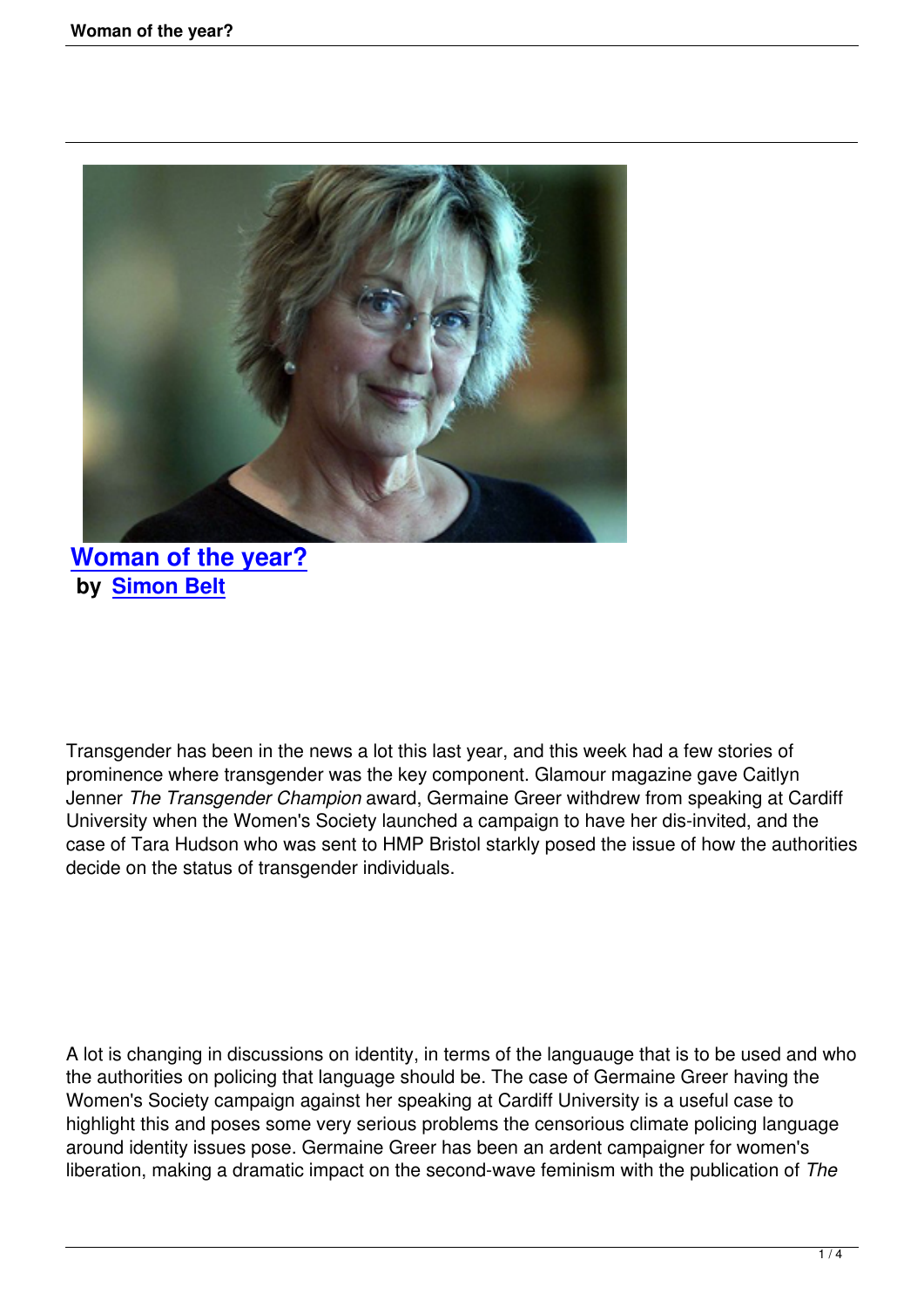## *Female Eunuch*

in 1970. Indeed, The Female Eunuch was a book that my mum would refer to, along with Spare Rib, when explaining why my brothers and sister would be sharing the cleaning and laundry duties equally, and that it wasn't her responsibility as a mother or wife.

That women's voices should be freely aired rather than silenced is an abiding association I have with Germaine Greer. How ironic then that the Women's Society at Cardiff University have been campaigning for the invitation to Germaine Greer to speak there should be withdrawn. What rabble rousing message could Germaine possibly be intending to promote that is so dangerous to women that it needs the Women's Society to protect them from hearing? To be honest it's hard to see from what Germaine has written or said that could warrant her voice being censored from the university campus, an arena in society carved out to investigate, unpick and dissseminate ideas and knowledge. I've looked at reports of the comments cited as reason why she souldn't be allowed to speak, and listened to interviews she's given to explain her opinions and I don't see anything so overwhelming that students or academics couldn't cope with if they were to hear.

In a nutshell, the problem is that Germaine Greer thinks that a man undergoing sex-change surgery doesn't become a women because of it. It's not an unusual opinion to have, indeed Germaine Greer says she thinks it's a viewpoint that a lot of other women hold. There's a very interesting, and telling, response by Kirsty Wark when interviewing Germaine Greer over her opinion for BBC Newsnight - see http://www.bbc.co.uk/iplayer/episode/b06jtj2p/newsnight-231 02015 from 16 minutes, where she says than many women hold a similar view to her than sex-change surgery doesn't make men into women but daren't say so. Kirsty Wark, looking for th[e offence giving quote switches mid sentence from other](http://www.bbc.co.uk/iplayer/episode/b06jtj2p/newsnight-23102015) [women](http://www.bbc.co.uk/iplayer/episode/b06jtj2p/newsnight-23102015) holding similar opinions to Germaine Greer (and disregards them) to a focus on the feelings of people undergoing sex-change surgery - "Just because they (many women) daren't say so, <switch of focus> doesn't mean that person (transsexual M-F) can't feel like that and feel more comfortable with themselves". That Germaine Greer doesn't succumb to Kirsty's offence seeking journalism, citing *The Transgender Champion* award to be given to Caitlyn Jenner with all the moral highground of the moment against her solicits a

worthy and forthright response.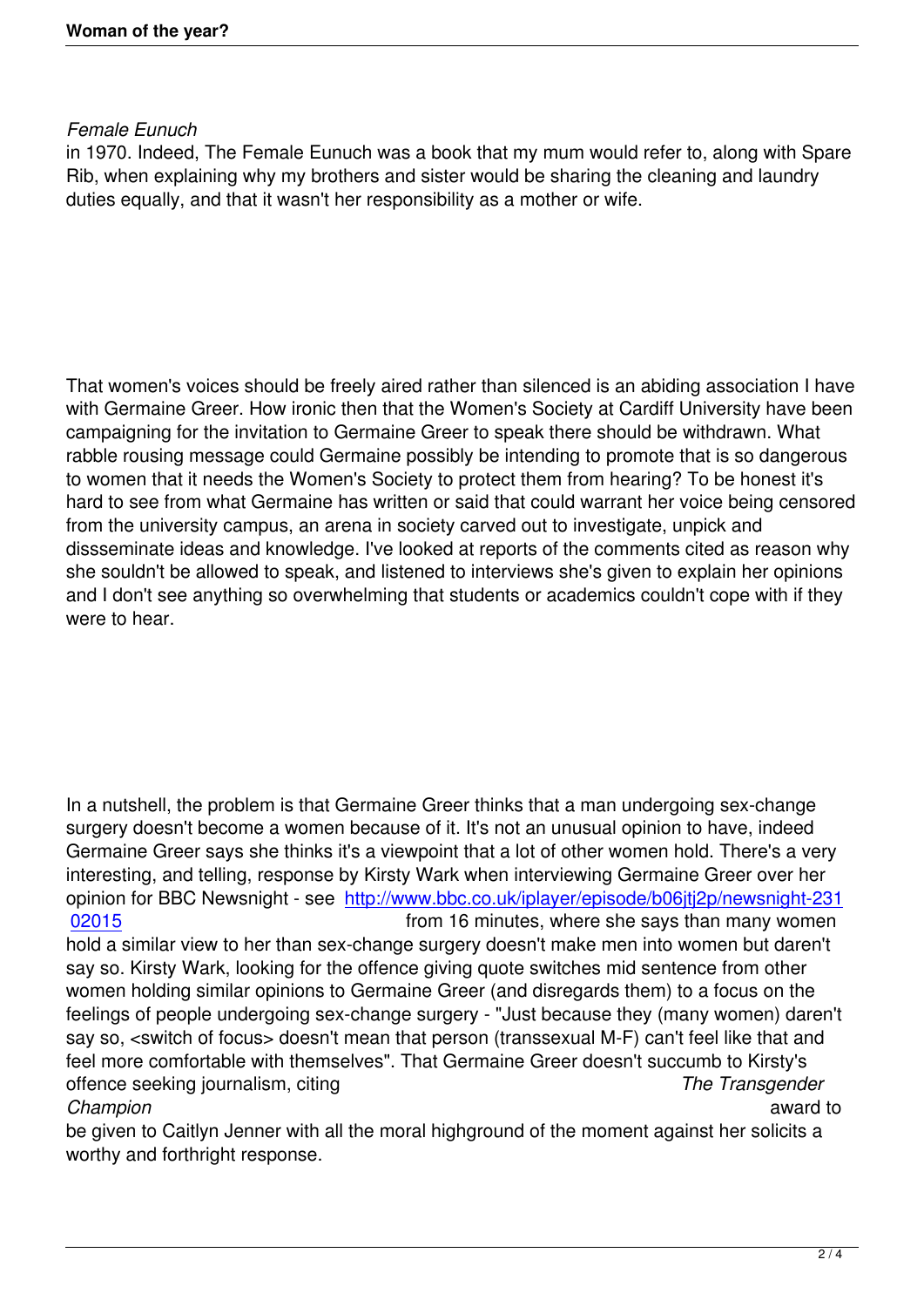So, what does all the high profile interest in transgender issues indicate about the health of our society? Germaine Greer typically punts that a Woman of the year award being given to a man who decides to become a woman is an act of misogyny in society and that women really don't need men to show them how to be women. Interestingly the Cardiff University Women's Society say that Germaine Greer is being misogynist for saying transgender men who become women aren't real women, and that those views are dangerous to women who need to be protected from such opinions. Germaine Greer's response that we should not be walking on egg shells around the topic is certainly combative, but seems to be on the losing side of the argument where the policing of speech through etiquette or outright bans and censorship are becoming the accepted response. The tactic of no platforming speakers or writers who trangress the new codes of conduct and speech seems to be in the ascendency and without serious opposition.

Institutions that have stood the test of time for centuries do seem to be undergoing an identity crisis, a loss of purpose, or perhaps more poignantly a crisis of authority and self-belief. The Academy is certainly not immune from this trend, and the dramatic expansion of Higher Education from the Thatcher era there has been a denigration of the content of education leaving us with today's generation and their 'student experience' in a 'safe space'. The tragedy of contemporary campaigns in universities to protect students from challenging ideas may well use seemingly edgey campaigns to bring transgender politics out of niche circles into the mainstream but the authoritarian way in which they seek to impose the right way to talk about them reflect a nervousness towards the discussion being had out in the open.

I simply can't see any merit in closing down public discussions, like censoring Germaine Greer from speaking at Cardiff University, when issues like transsexuality need more openess critical discussion of. When I'm invited to look at previously taboo topics and told they can only talked about them in a way a self-selecting clique of people have determined they should be talked about, I instinctively think there is an agenda at play. The exaggerated and worthy interest in transgender issues making its way onto the front pages at the moment indicates a profound